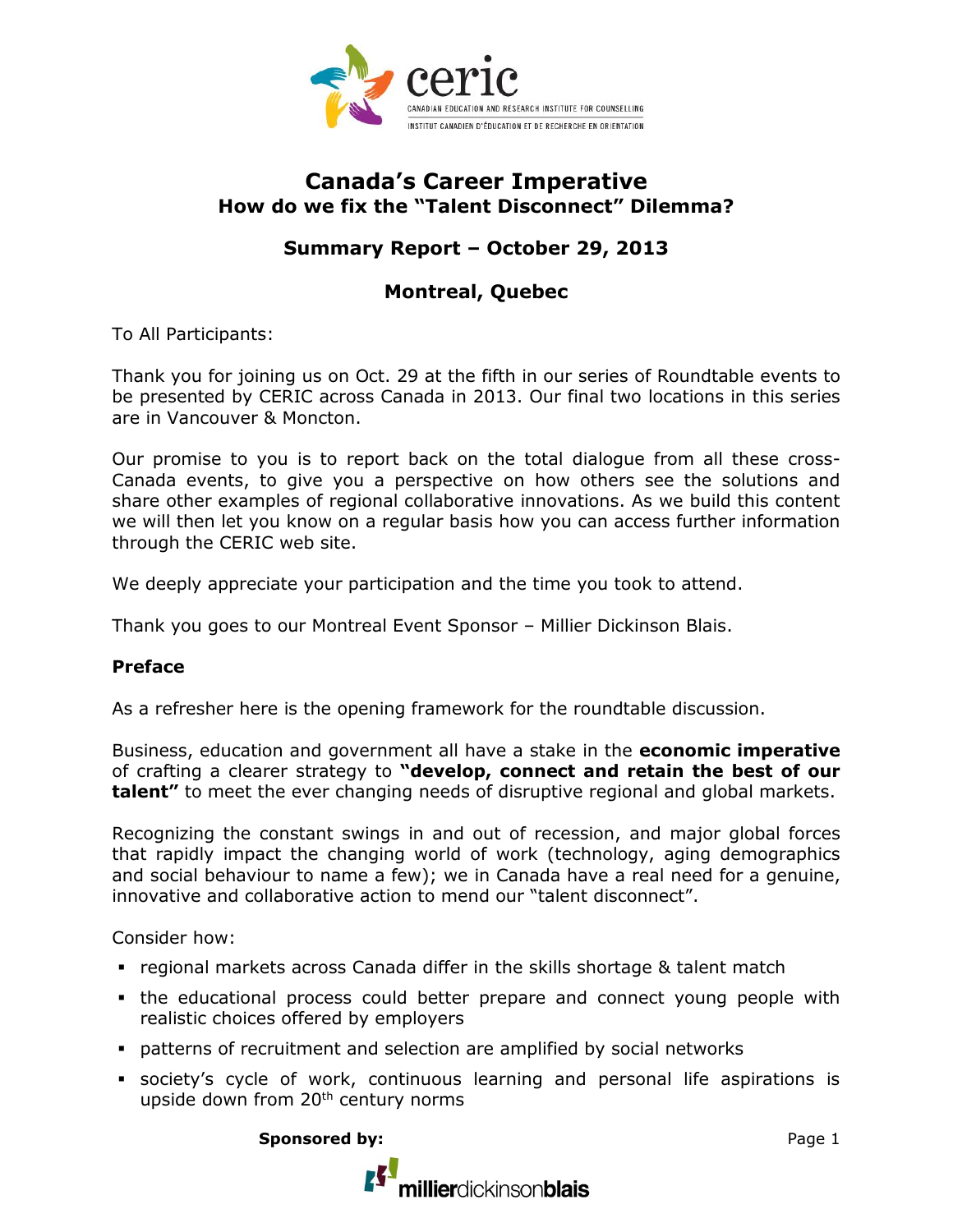

#### **Canada's Career Imperative How do we fix the "Talent Disconnect" Dilemma?**

### **Changing the Talent Match Process**

If there was **one thing you would change** to make the work search & talent match system work better, what would it be?

As we have learned from all the roundtables so far, there is more than one thing that needs changing. Distilling the notes from the Montreal conversation, once again the focus leaned mostly towards improving the disconnects for students within the education system, as they move into employment.

One comment that stood out from others was - perhaps the culture of career counselling should change. Instead of starting with the individual and their choices, turn it on its head and start with what the employment market needs. This might encourage more people to look at a wider range of options.

On the flip side – employers need to be more open-minded and willing to train instead of looking for too narrow and specific profile among hires; for those just graduating from post-secondary and for existing workers – and employers could be given further incentive through appropriate government programs.

Here are a few other highlights from some Montreal participants that further speak to inter-related issues regarding students, their "career development education" and the way parents, schools, employers and career services professionals set out expectations for career opportunities:

- All levels of the education system could invest more in career development education and integrate it into their curriculum. Before they graduate, students need to learn how to develop and leverage their soft skills and work search skills.
- Develop accelerated programs in post-secondary learning to make transitioning from one career to another feasible and examine what are the skills that are really required, including "business etiquette in the workplace."
- **Educate parents on career realities Many younger people, unhappy in high** school and university, feel pressured by parents into taking programs that they aren't interested in (e.g. this can be so, but not exclusively, among immigrant communities who may think of "my son the doctor, my daughter the actuary.")

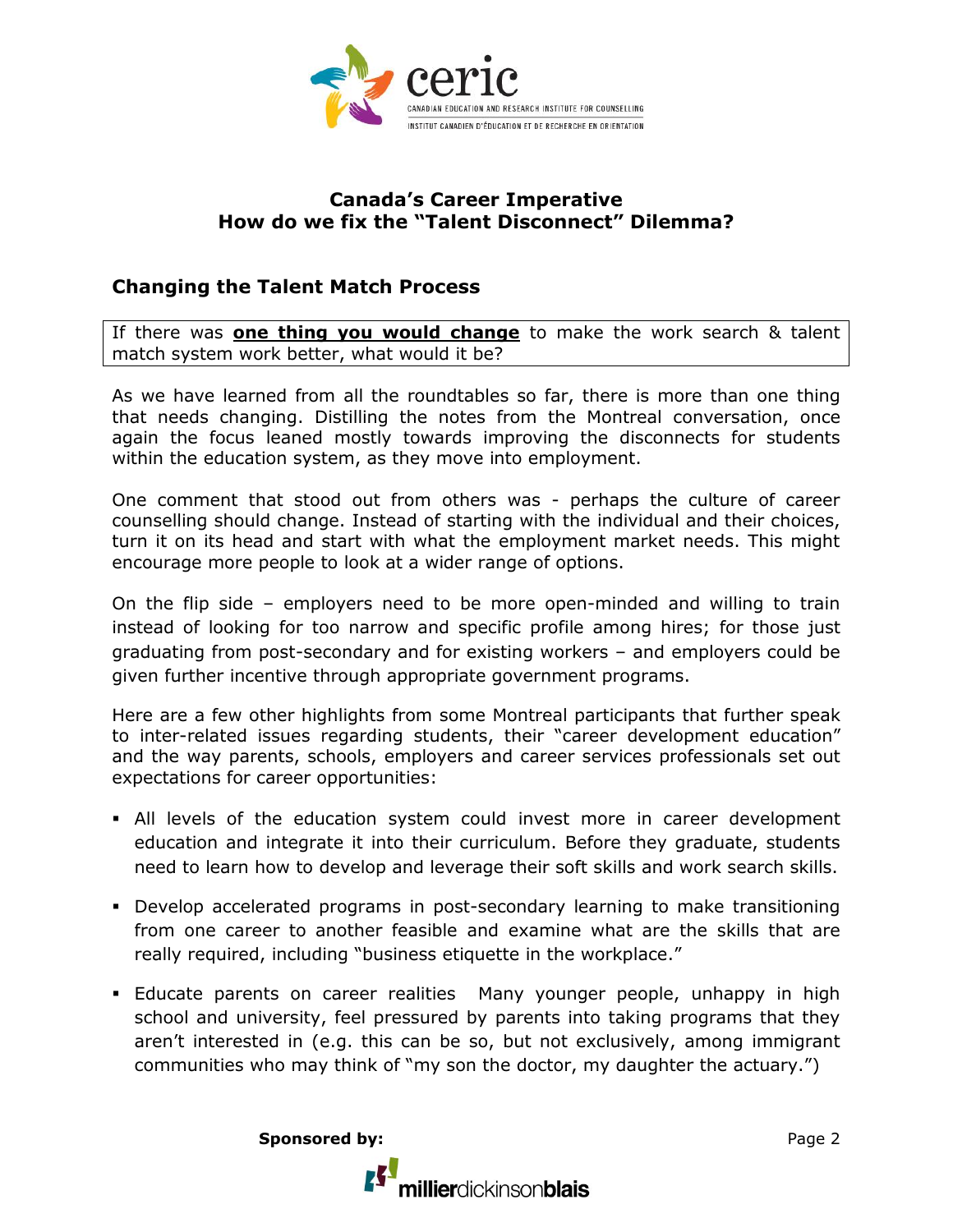

- Infuse more interest into rural and skilled trades careers. Teachers and career counsellors continue to value or focus on white collar professions.
- Introduce entrepreneurship as an option starting in high schools and teach it differently. It doesn't have to be a big scary (more risky?) thing.
- Improve barriers to entry to fill talent gaps on two fronts:
	- provide more entry points into post-secondary education. We shut people out from further education (e.g. because they don't have high school math or science requirements prevent them from attending an X-ray technician program, why not give them another route that might take a year or two longer.)
	- advance the system to recognize educational degrees and professional accreditations for newcomers (e.g. professions like engineering or pharmacy that seem to be "protecting their own turf" and should be more engaged in addressing barriers to entry.)

To wrap up this question  $-$  if there was one thing you would change to make the work search & talent match system work better…? The persistent concern – (to improve the flow of relevant, current information and awareness about the rapidly changing labour market) – was repeated more than once in this Montreal session.

Perhaps this is an opportunity for parents, educators, career services professionals, industry leaders, professional associations and workers of all ages. Perhaps the very nature of global markets being in a perpetually fast rate of change will make this an ongoing challenge.

**Point of interest.** Prior to this Montreal session, there was a report issued by TD Bank (TD Economics) titled **Jobs in Canada: Where, What and For Whom?** This might add to the scope of your thinking on this issue. Here is thelink <http://www.td.com/document/PDF/economics/special/JobsInCanada.pdf>

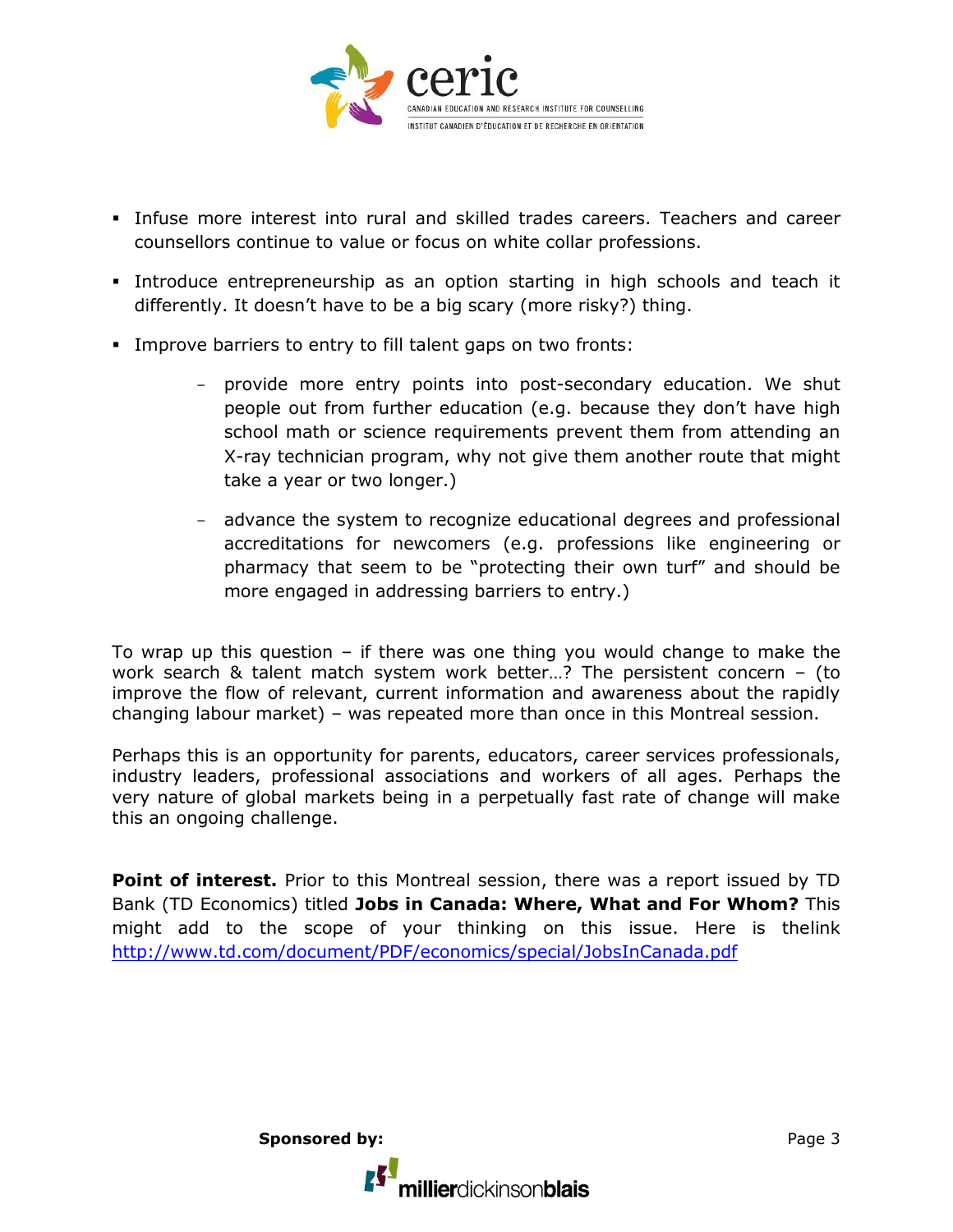

## **Value Propostion for Career Services**

Variant language describes the "talent disconnect" dilemma. **What strong value proposition statement would you make for career development services** so that business and government would see it as our nation's investment? (50 words)

From all of our roundtable groups - Burlington, Toronto, Calgary, Regina and Montreal; the quick observation, about how this question was answered, is that there is the dilemma of language, soft vs. hard sell. That is the core of the problem when you ask for a business context for a field of work that is largely unknown and diverse in its application.

Participants were asked to develop a value proposition statement for career development services, considering the two audiences focused in this question business & government.

Most of the responses were more directed at the value for the individual but here are a few responses that came closest to the value proposition of career development services for business and government to see it as our nation's investment.

The R.O.I for Canada:

Collaborative Career Guidance + Talent = Productivity, Innovation and Prosperity

- **Business: Career Development helps you attract and retain talent.**
- Career Development maintains the competitiveness of our country through investment in the skills of its citizens: Careers that keep Canada competitive!
- To change public opinion around trades, let's have bumper stickers that read instead of "Proud parent of a solider, etc." how about "Proud parent of an electrician."

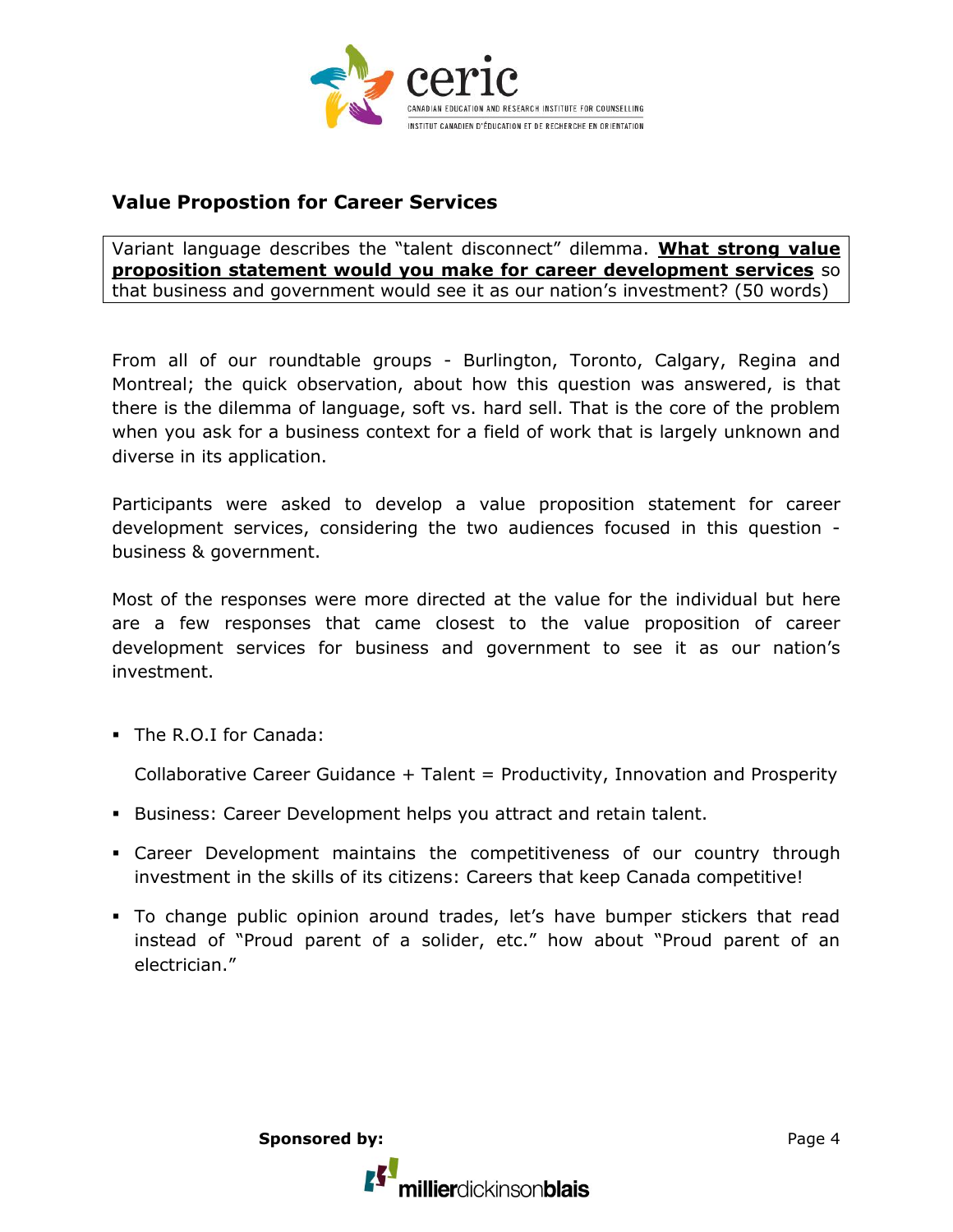

## **Collaborative Innovations**

What are some **examples in your regional area of collaborative innovations** where business (small & large), education, community based services, trade groups and government are **developing and connecting people** with productive and rewarding career opportunities?

Thanks to all of you for this generous and diverse list of examples. By the time we finish the roundtables in the Fall you will have a comprehensive national directory!

- **Quebec Social Enterprise –** Quebec is a leader in social enterprises involving private sector and government partners. For example, a manufacturer in Val-D'or employs people with disabilities to produce mining equipment for international markets (Wikipedia defines a social enterprise as: "An organization that applies commercial strategies to maximize improvements in human and environmental well-being, rather than maximizing profits for external shareholders.")
- **CEIM Centre d'entrprises et d'innovation de Montreal –** Offers customized management consulting and related services for the creation and development of companies in information technology, new media, clean and industrial technology and life sciences <http://www.ceim.org/index.aspx?Lang=EN-CA>
- **Women in Technology** Partners include Youth Employment Services (YES) Montreal and Status of Women Canada, engaged in looking at ways to create careers and self-employment for women in the technology sector in Quebec <http://www.yesmontreal.ca/yes.php?section=entrepreneurship/library/954> [http://www.yesmontreal.ca/yes.php?section=job\\_search/library/955](http://www.yesmontreal.ca/yes.php?section=job_search/library/955)
- **YES Internship Program + HRSDC (Career Focus/Youth Employment Strategy)** – Internship program (up to 26 weeks) for interns to gain valuable work experience in their field of study and to assist young English-speaking Quebecers' integration into the workforce. Employers received a wage subsidy [http://www.yesmontreal.ca/yes.php?](http://www.yesmontreal.ca/yes.php)
- **Alternative High Schools** Involves school boards, parents, Ministry of Education. An alternative school establishes its own educational vision while still incorporating all the educational objectives set out by the government. Particularly useful with at-risk youth, teaching them job skills [http://www.emsb.qc.ca/emsb\\_en/index\\_en.asp](http://www.emsb.qc.ca/emsb_en/index_en.asp) and<http://www.repaq.qc.ca/>